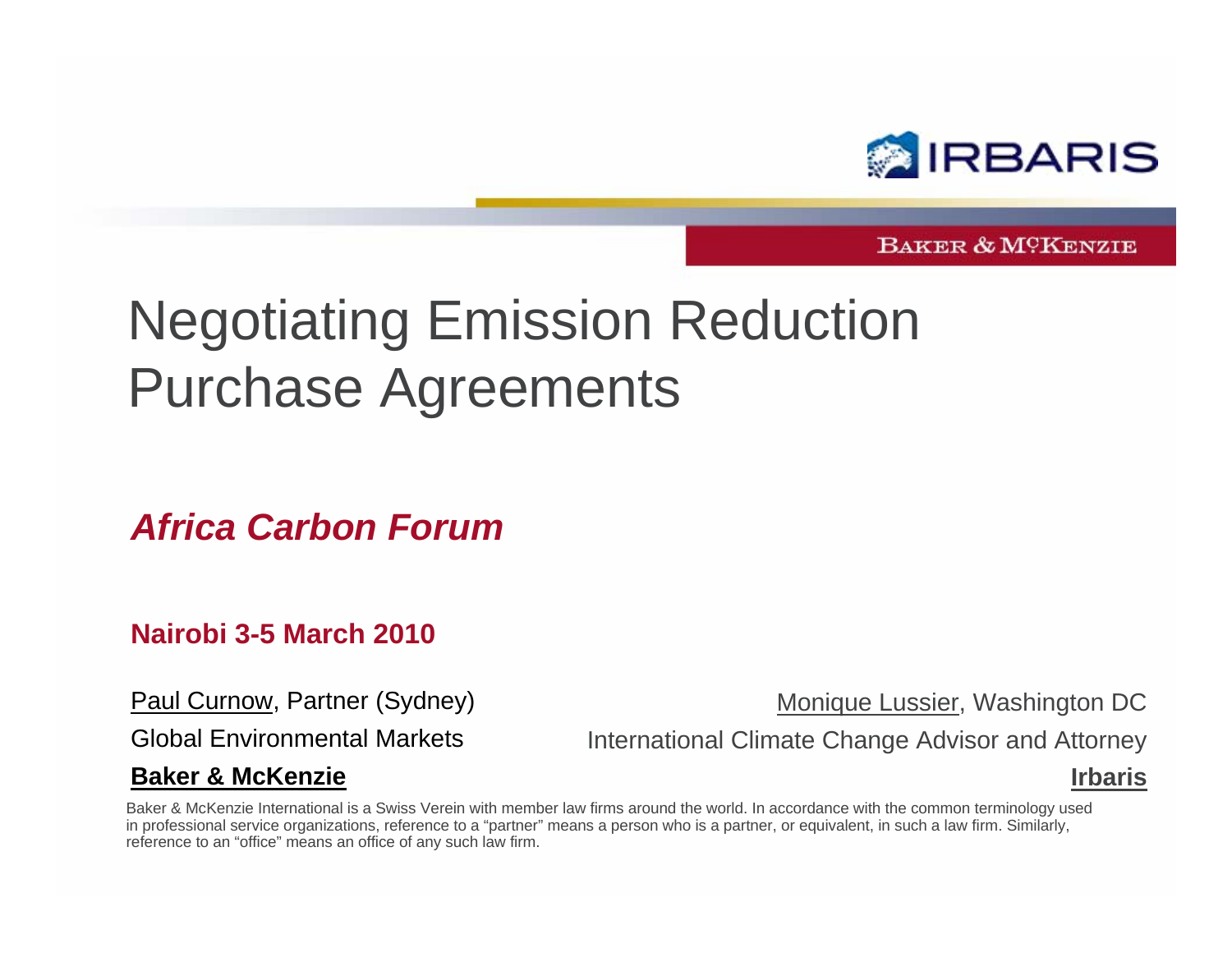#### Presentation Structure

- Delivery Obligations
- Prices and Payment
- Default and Remedies
- Dispute Resolution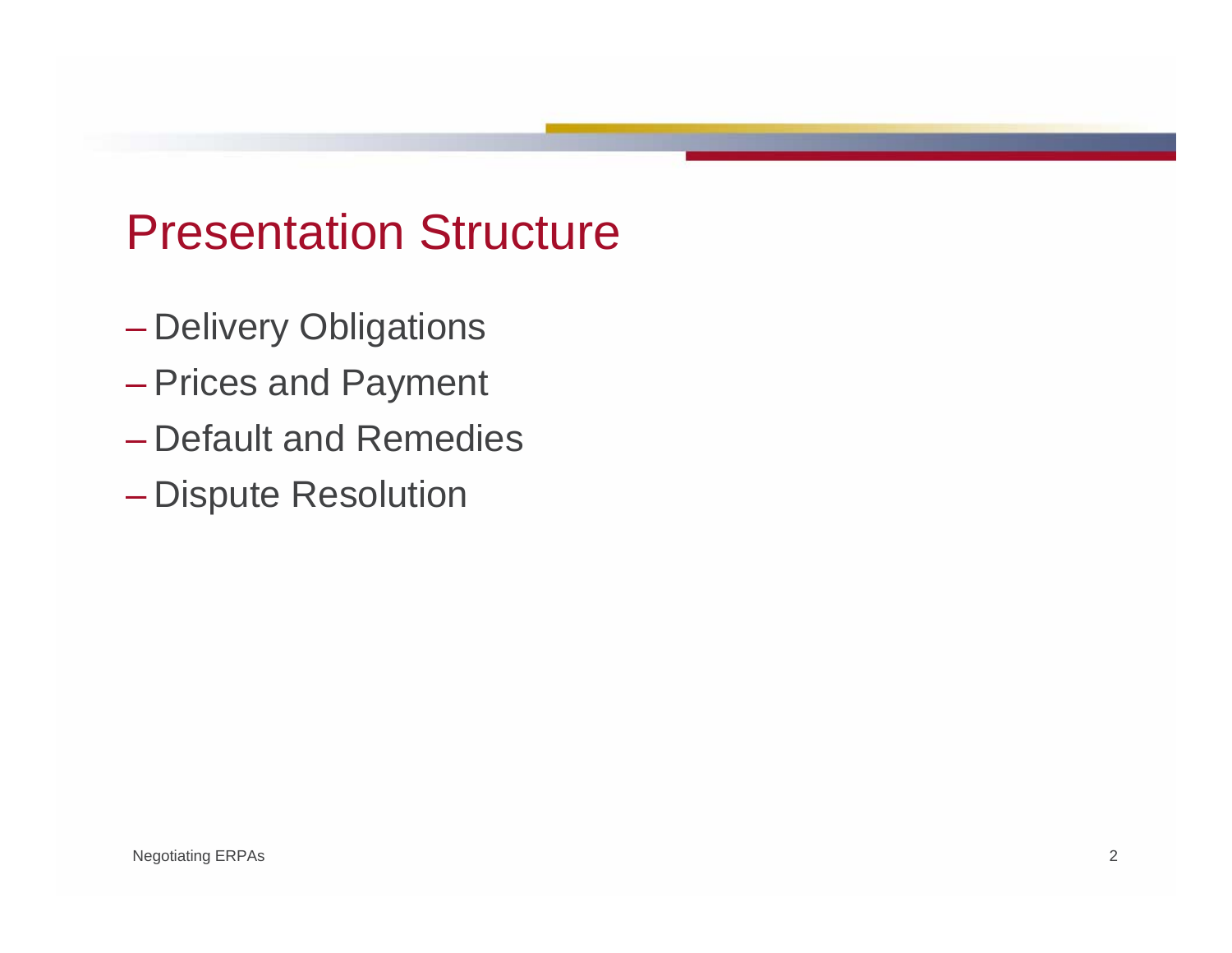# Delivery Obligations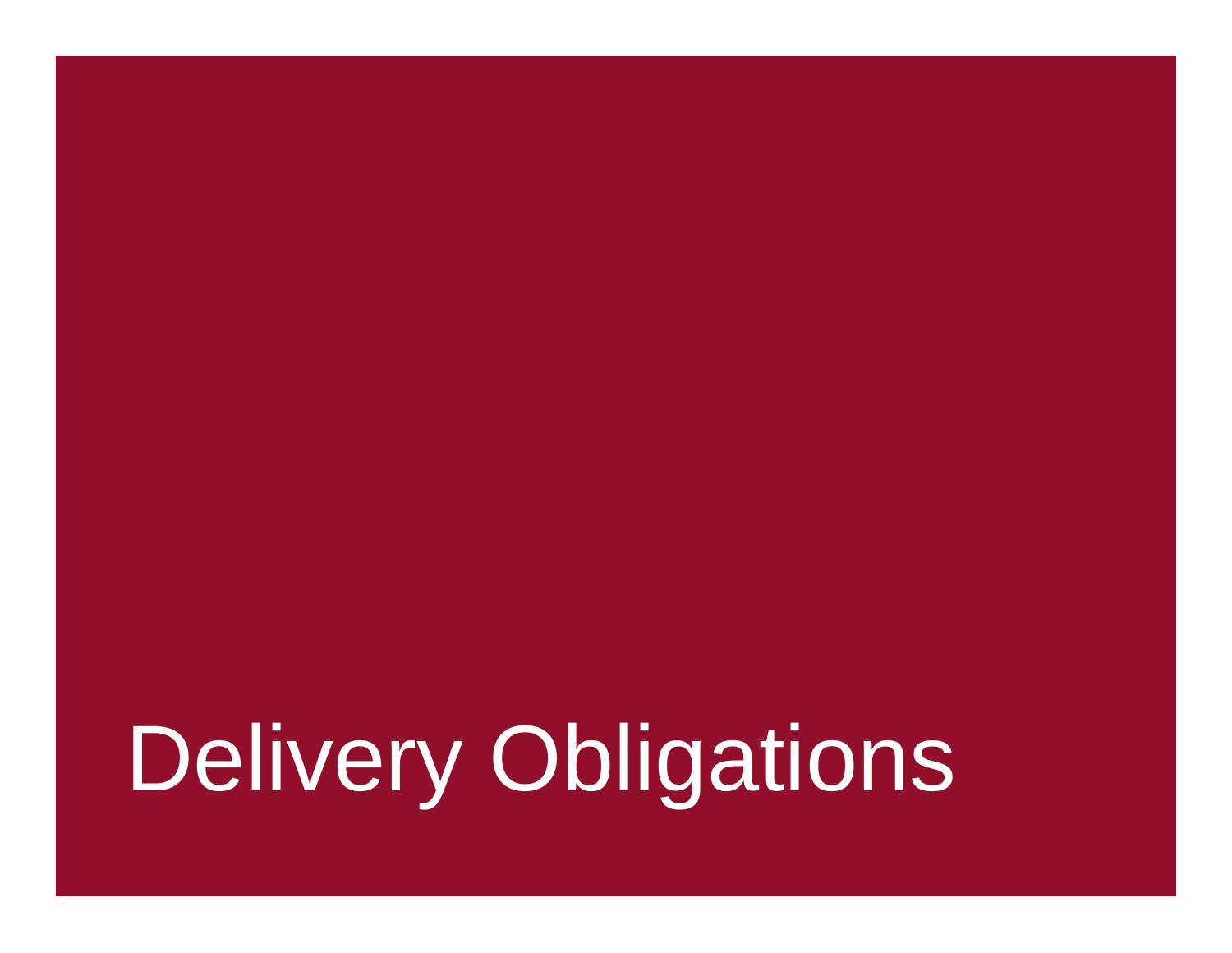### Delivery Obligations

– ERPAs can provide for CERs to be sold either:

- in fixed volumes with the seller guaranteeing delivery of a certain number of CERs
- in non-guaranteed volumes, with the buyer buying all or a certain % of CERs from a project such that the volume sold depends on project performance.
- Non-guaranteed delivery is market standard in primary market transactions.
- Also common in secondary market secondary sales often pass through CERs received in primary purchases.
- Each approach has different risks and benefits for buyers and sellers.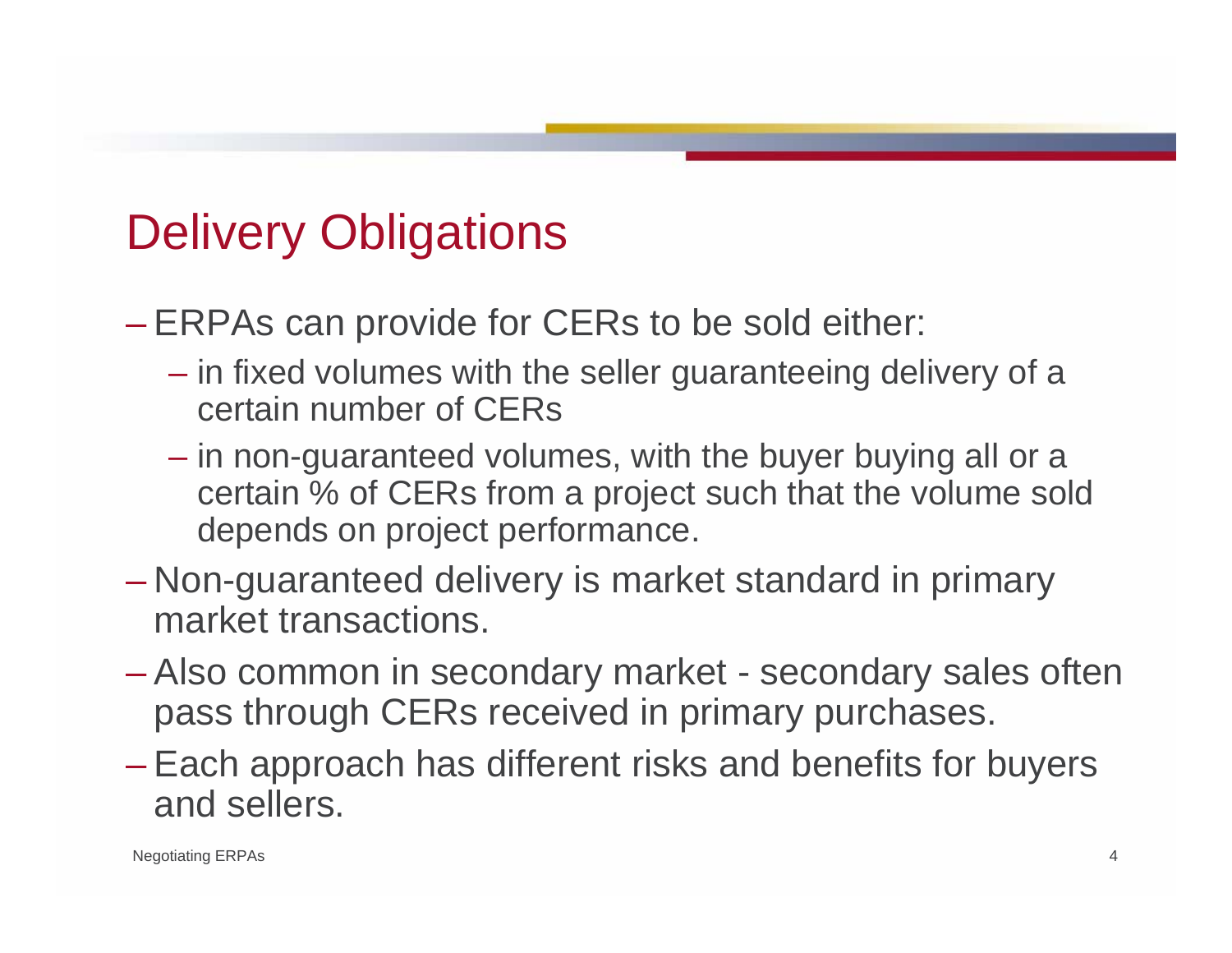#### Breach of Delivery Guarantees

- Default for breach of delivery guarantee may be subject to:
	- remedy within a certain period, or make-up at following delivery date;
	- cumulative threshold over multiple delivery dates such that default only arises if threshold breached during term of ERPA;
	- requirement of negligence or intentional breach to be default.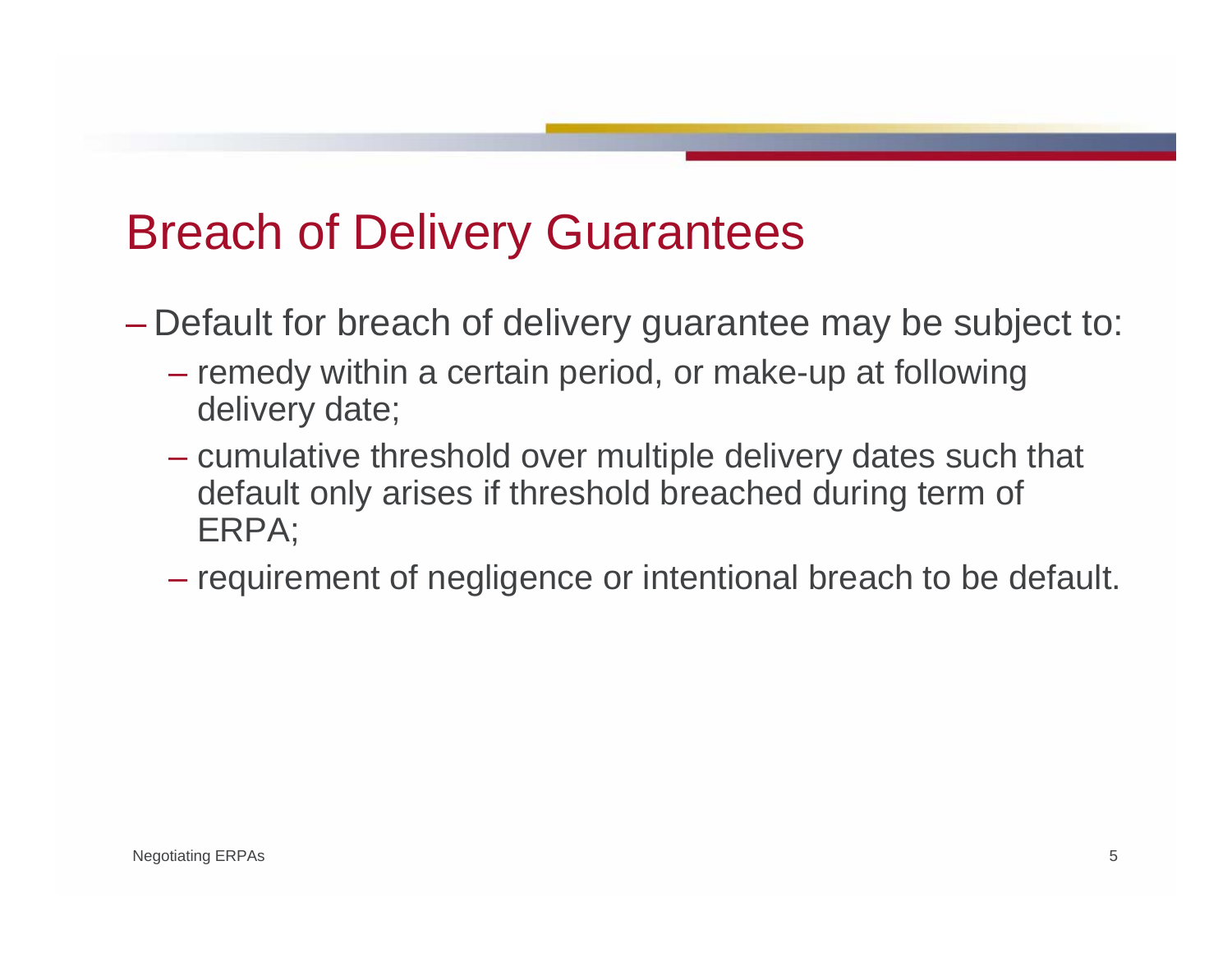### Mitigation of Delivery Risk

- Risk of breach of guaranteed delivery obligations can be mitigated by:
	- guaranteeing only a proportion of CERs to be generated: e.g. calculate guaranteed volume as % of PDD volume;
	- using conditions precedent to manage project risks:
		- e.g. no delivery obligation unless project commissioned in accordance with specific standards and registered;
	- where possible, pooling CERs from multiple projects to spread risk (e.g. where local developer owns multiple projects):
		- e.g. ERPA covers multiple projects with guaranteed volume calculated as % of total CERs expected from all projects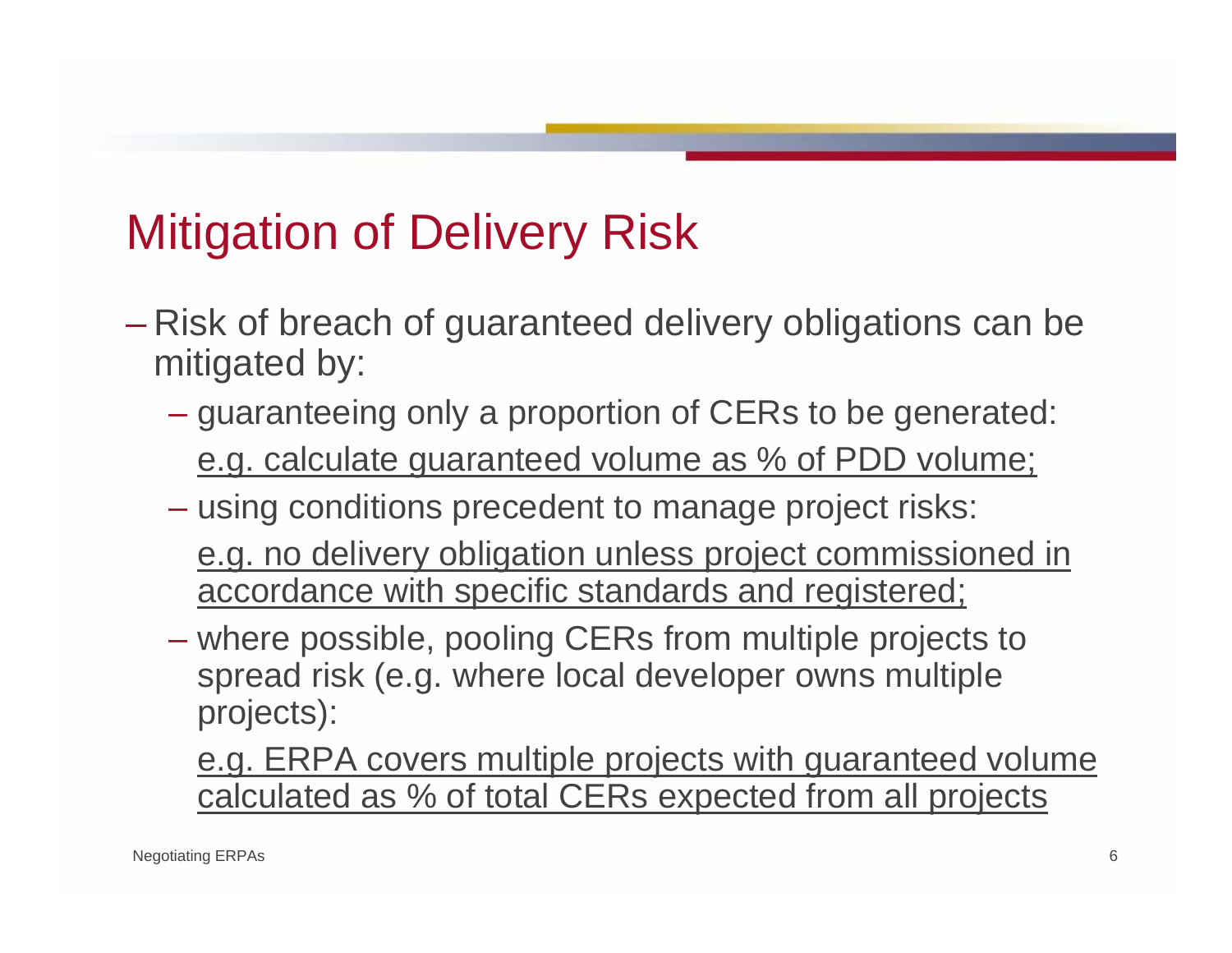### Non-Guaranteed Delivery

- CER volumes sold under primary forward ERPAs often determined by project performance i.e. volume of CERs generated.
- Examples of non-guaranteed delivery provisions:
	- Buyer purchases all CERs from the project:

The seller shall sell and deliver to the buyer all CERs issued with respect to greenhouse gas reductions achieved by the Project prior to 1 January 2013.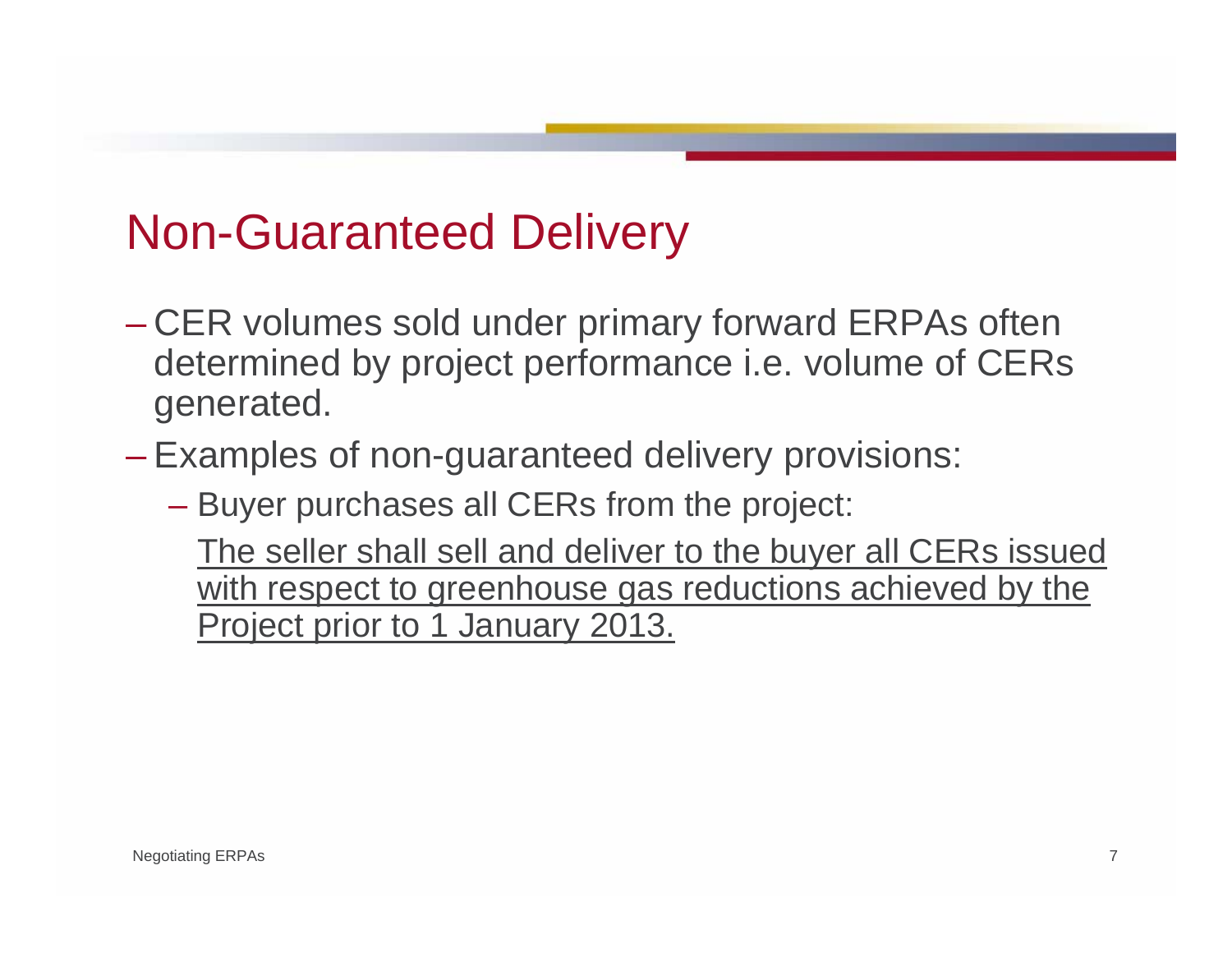#### Non-Guaranteed Delivery

– Buyer purchases all CERs from the project, subject to maximum volume:

The seller shall sell and deliver to the buyer all CERs generated by the Project up to a maximum of 500,000 CERs.

– Buyer purchases % of CERs from the project (remaining % may be sold to other buyer or subject to call option):

The seller shall sell and deliver to the buyer 60% of the CERs issued with respect to greenhouse gas reductions achieved by the Project prior to 1 January 2013.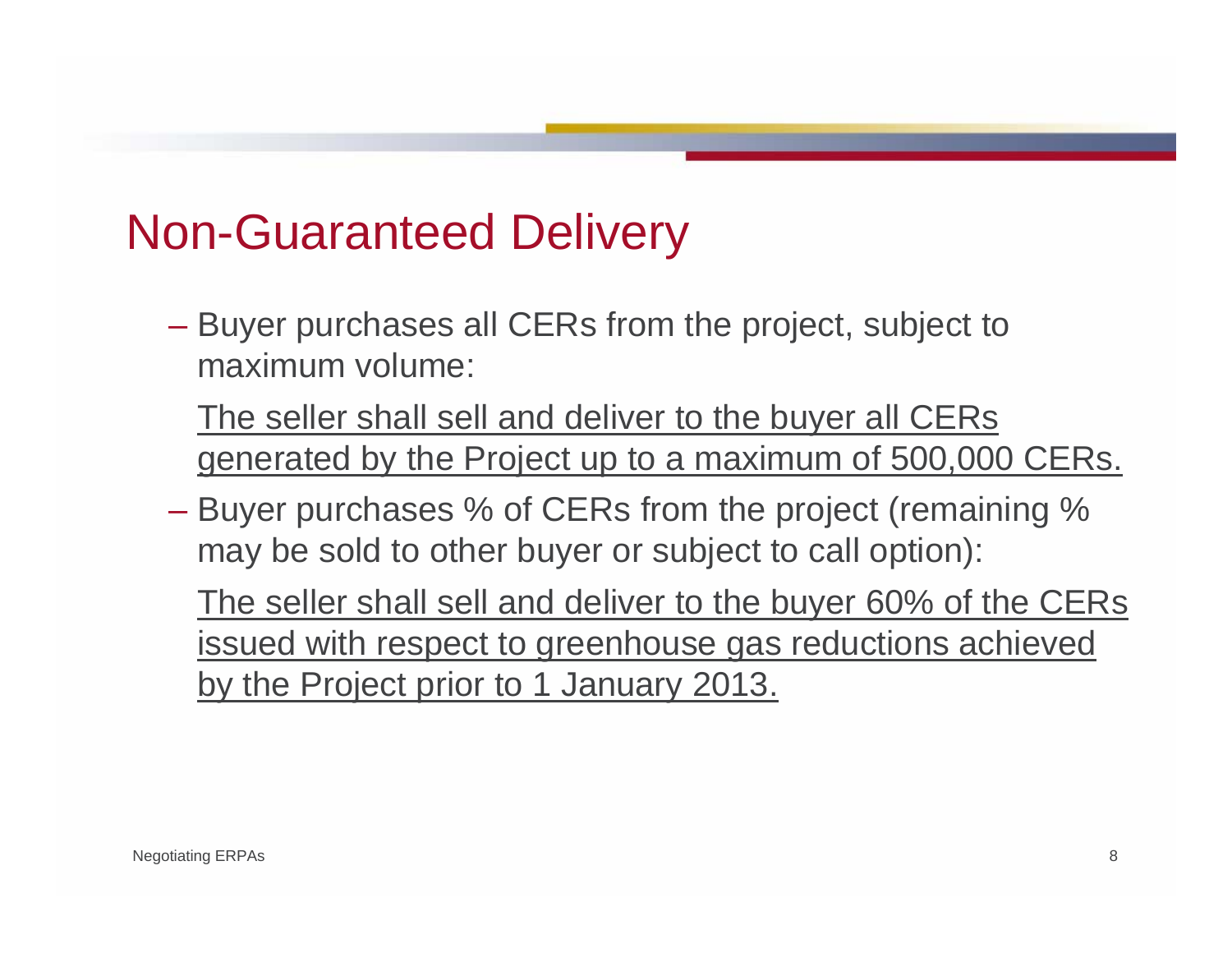Prices and Payment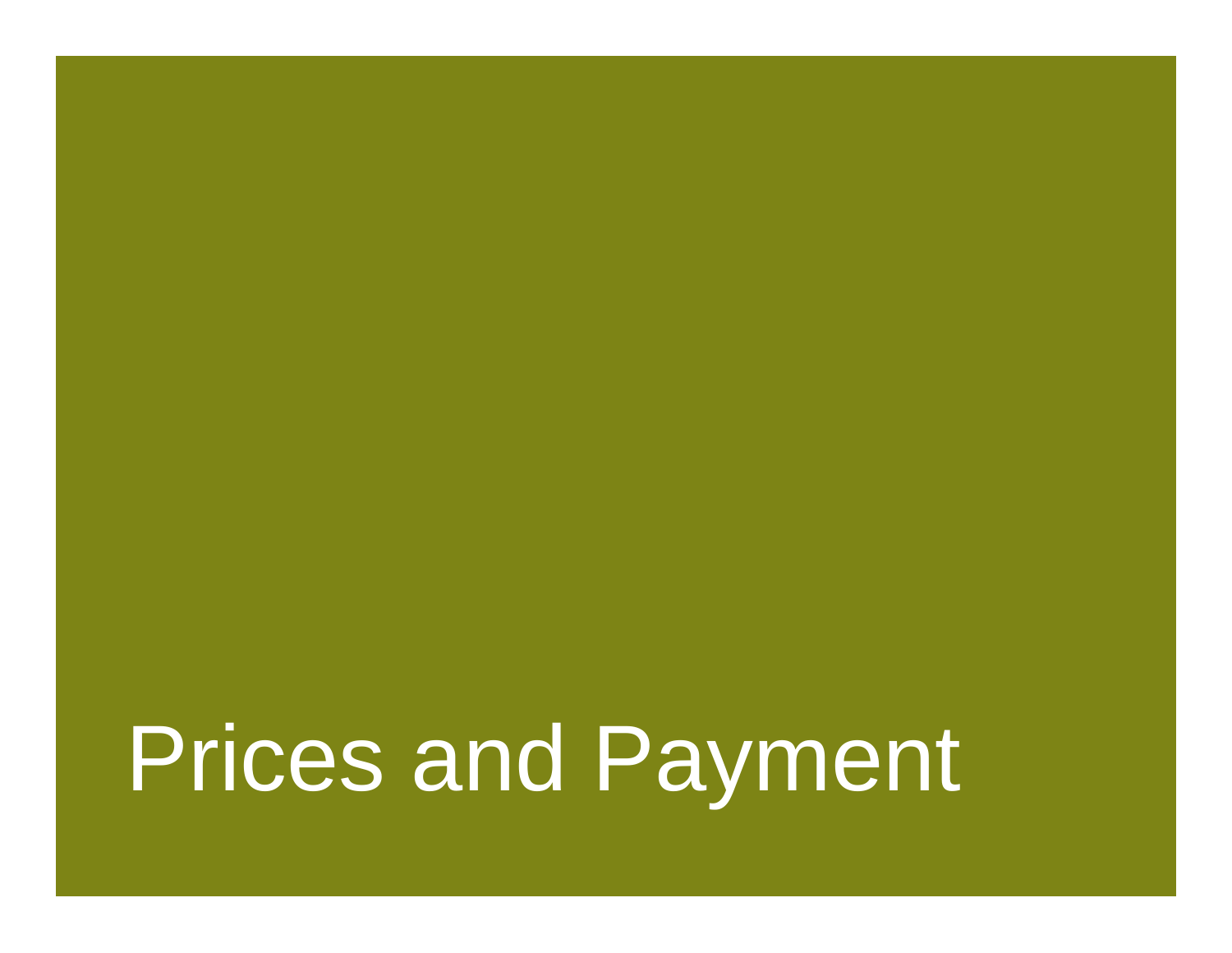### CER Prices

- CER prices may be fixed or floating will affect price risk exposure.
- Fixed prices:
	- protects buyer from price spikes and seller from price drops;
	- precludes realisation of benefits from favourable market movements

e.g. if market price rises above fixed price, seller must sell below market price and cannot capture price increase.

- Fixed prices common in early carbon markets.
- Fixed prices have become less common as markets and players have become more sophisticated.

Negotiating ERPAs 10 – Pricing mechanisms often similarly sophisticated.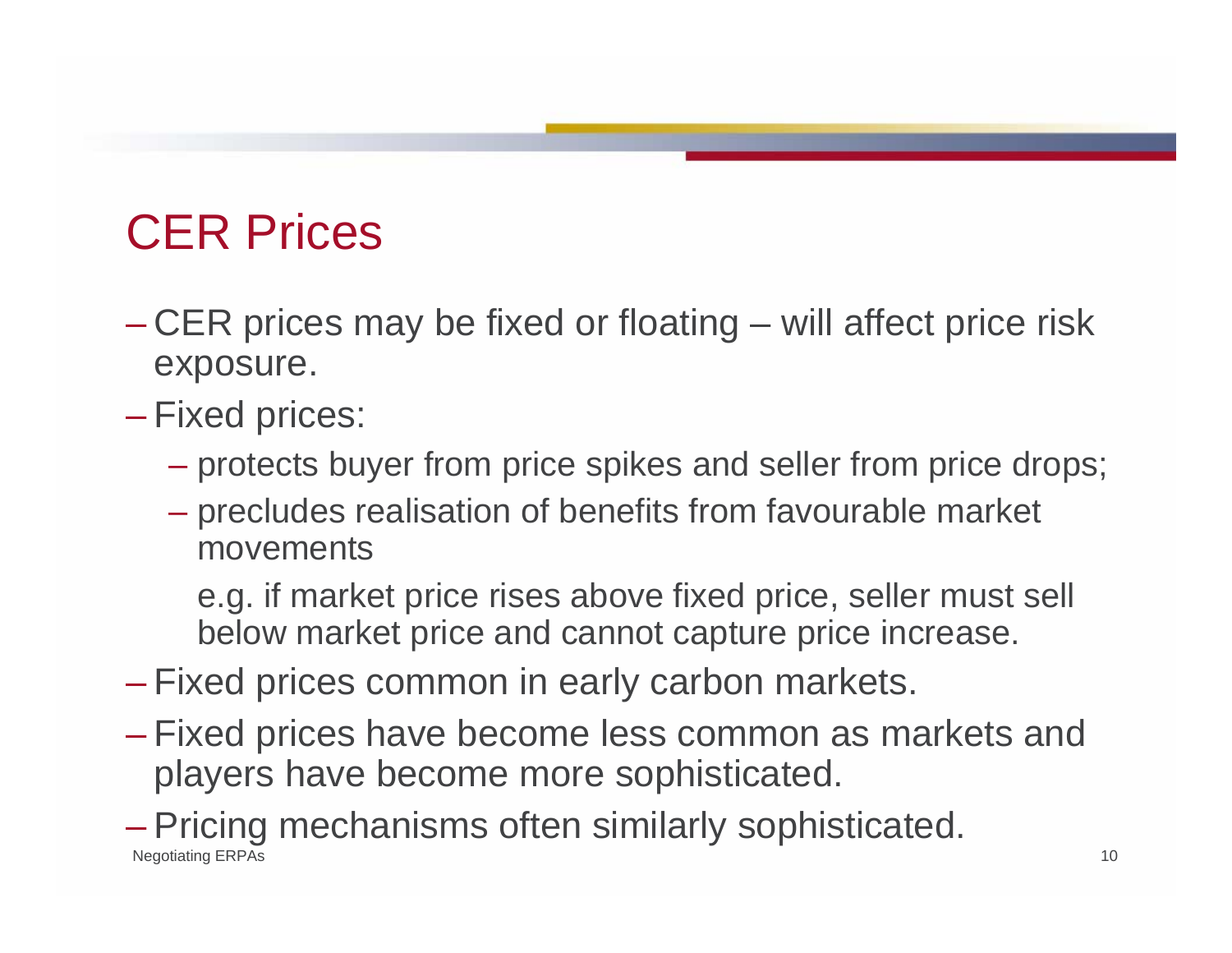### CER Prices – Floating Prices

- Floating prices:
	- mitigates exposure to market volatility;
	- enable partial capturing of favourable market movements.
- Floating price may be pegged to market price.
- Development of liquid exchange platforms has meant "Market Price" commonly defined by exchange prices: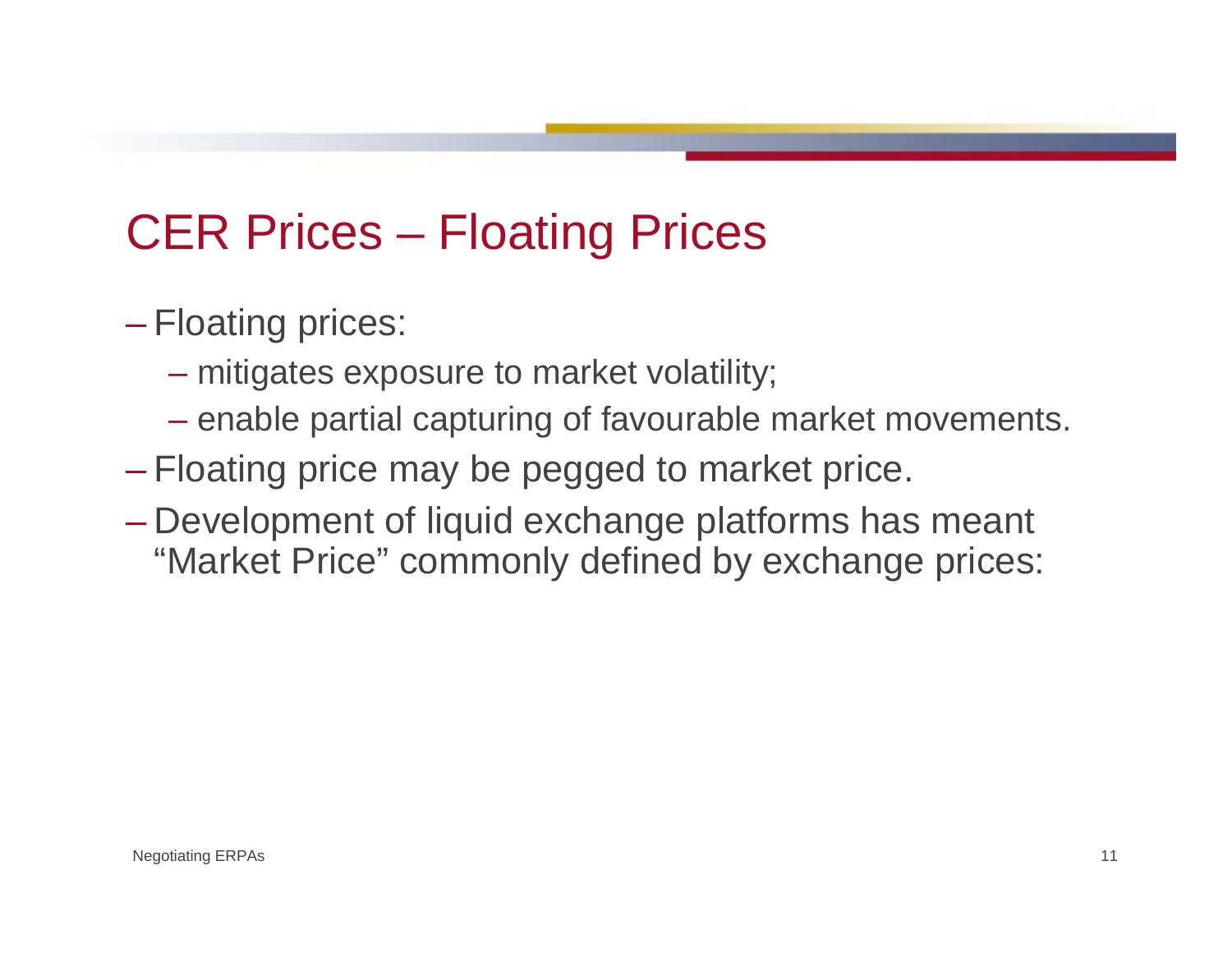## Default and Remedies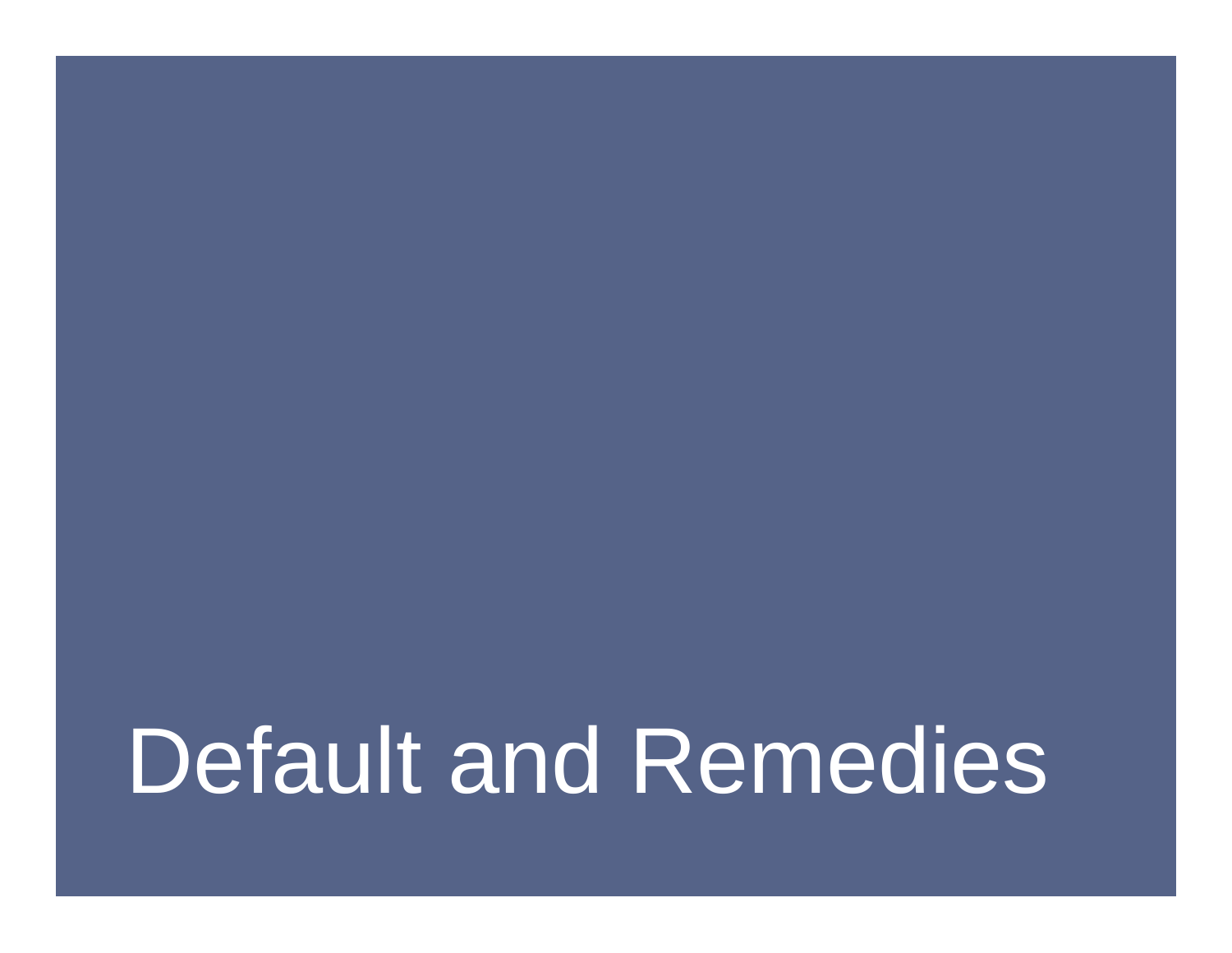#### Events of Default

- Parties may include specific events of default in ERPAs.
- Events of defaults most commonly included in ERPAs are:
	- breach of material obligations (e.g. delivery failure by seller, payment failure by buyer);
	- breaches of representations and warranties; and
	- insolvency.
- Parties may allow a "cure period" under an ERPA (limited period in which to rectify the default) e.g. where a buyer fails to make payment due to administrative error.
- Intentional breach may be addressed separately.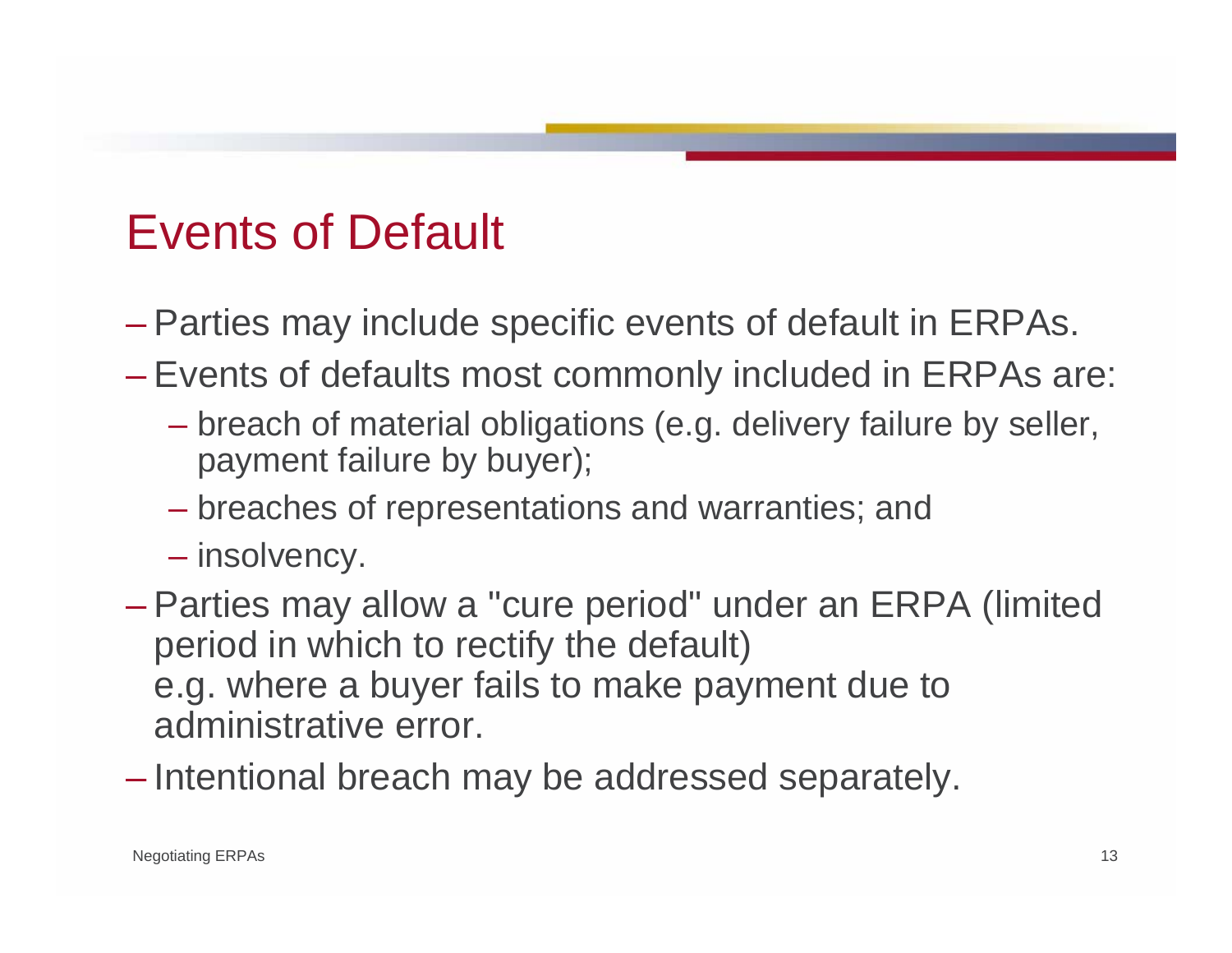#### Damages

– ERPAs often provide for payment of damages following:

- delivery shortfall where delivery guaranteed;
- termination due to intentional breach;
- termination due to event of default regardless of whether intentional (less common).
- Damages may be:
	- liquidated;
	- unliquidated (only in case of termination).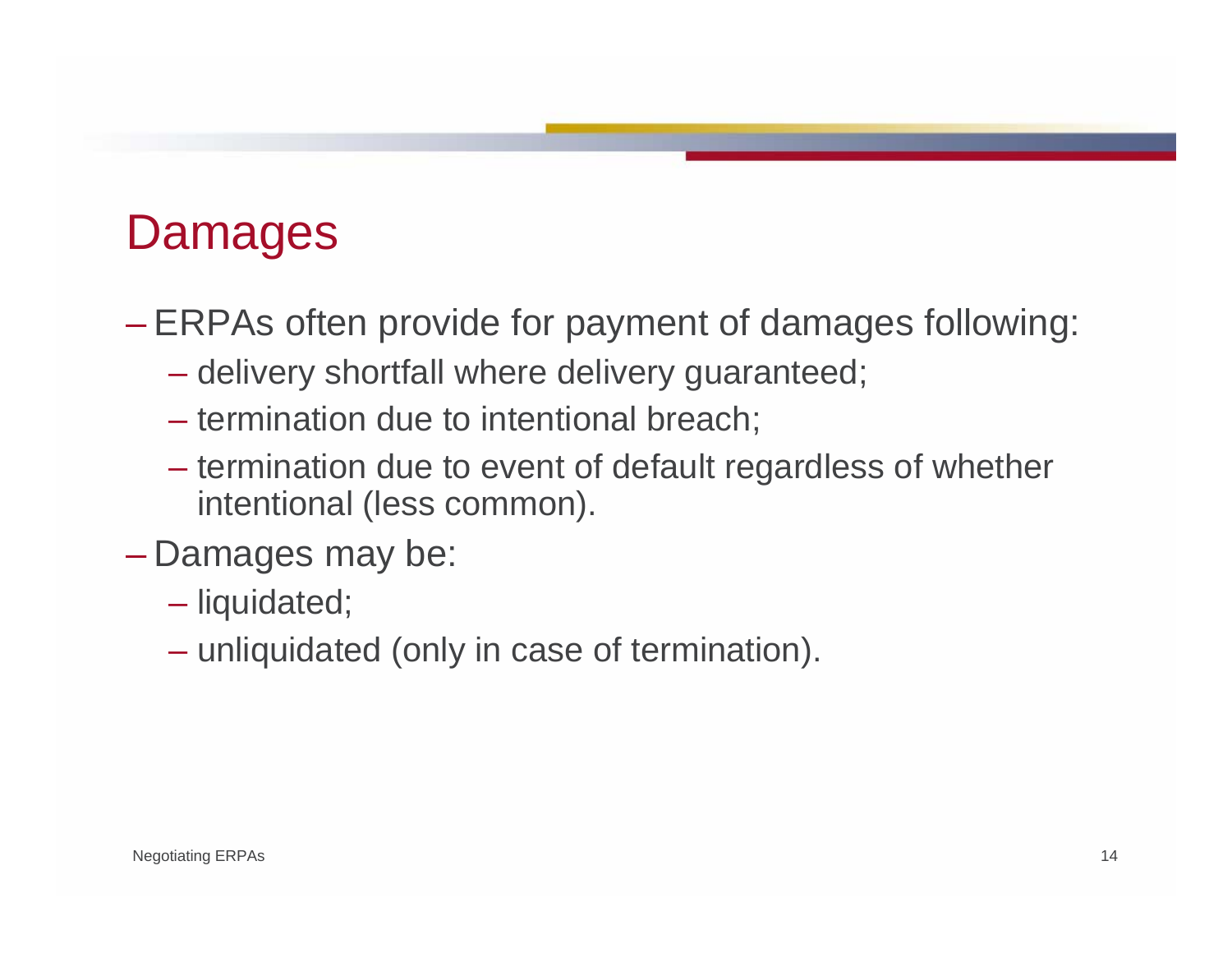### Liquidated Damages

- Liquidated damages:
	- parties agree formula for calculation of damages in ERPA
	- more transparent but potentially limited in scope, as formula may exclude certain heads of loss.
- Liquidated damages often calculated as cost for nondefaulting party to enter into replacement transaction:
	- Seller's Replacement Costs = (ERPA Price Market Price) x unsold volume due to termination Results in positive damages amount where ERPA price above market price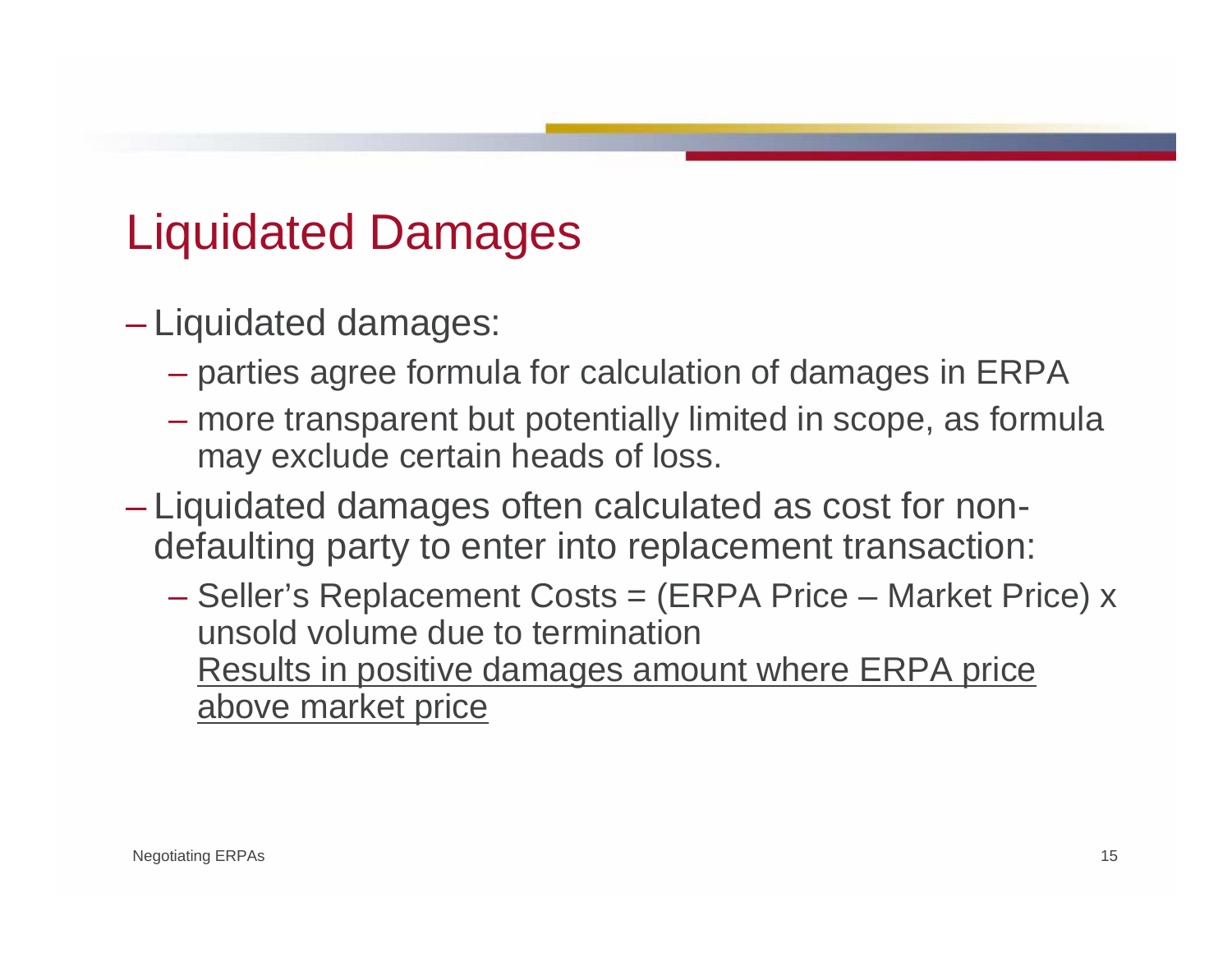#### Liquidated Damages

– Buyer's Replacement Costs = (Market Price – ERPA Price) x unsold volume due to termination Results in positive damages amount where ERPA price below market price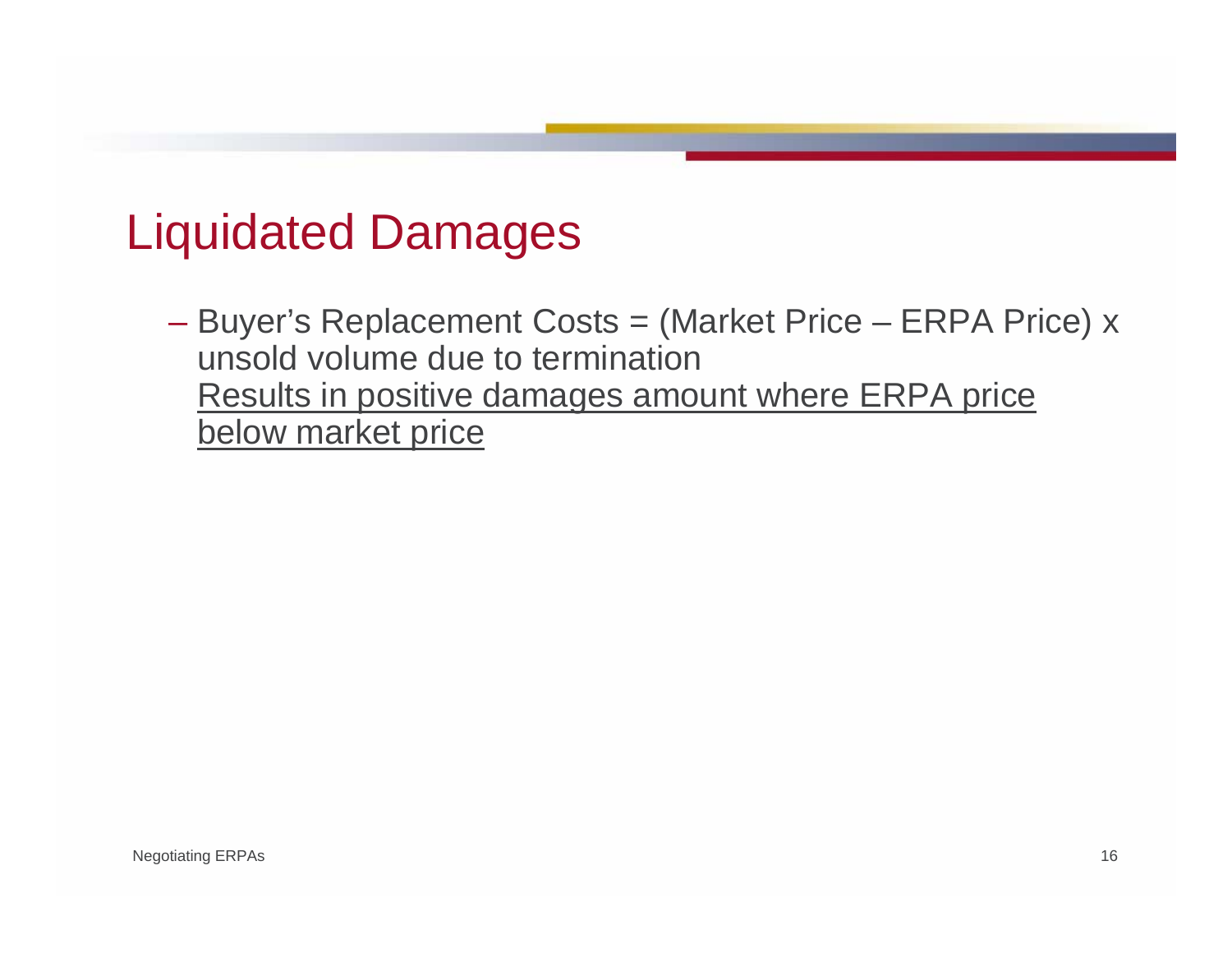Dispute Resolution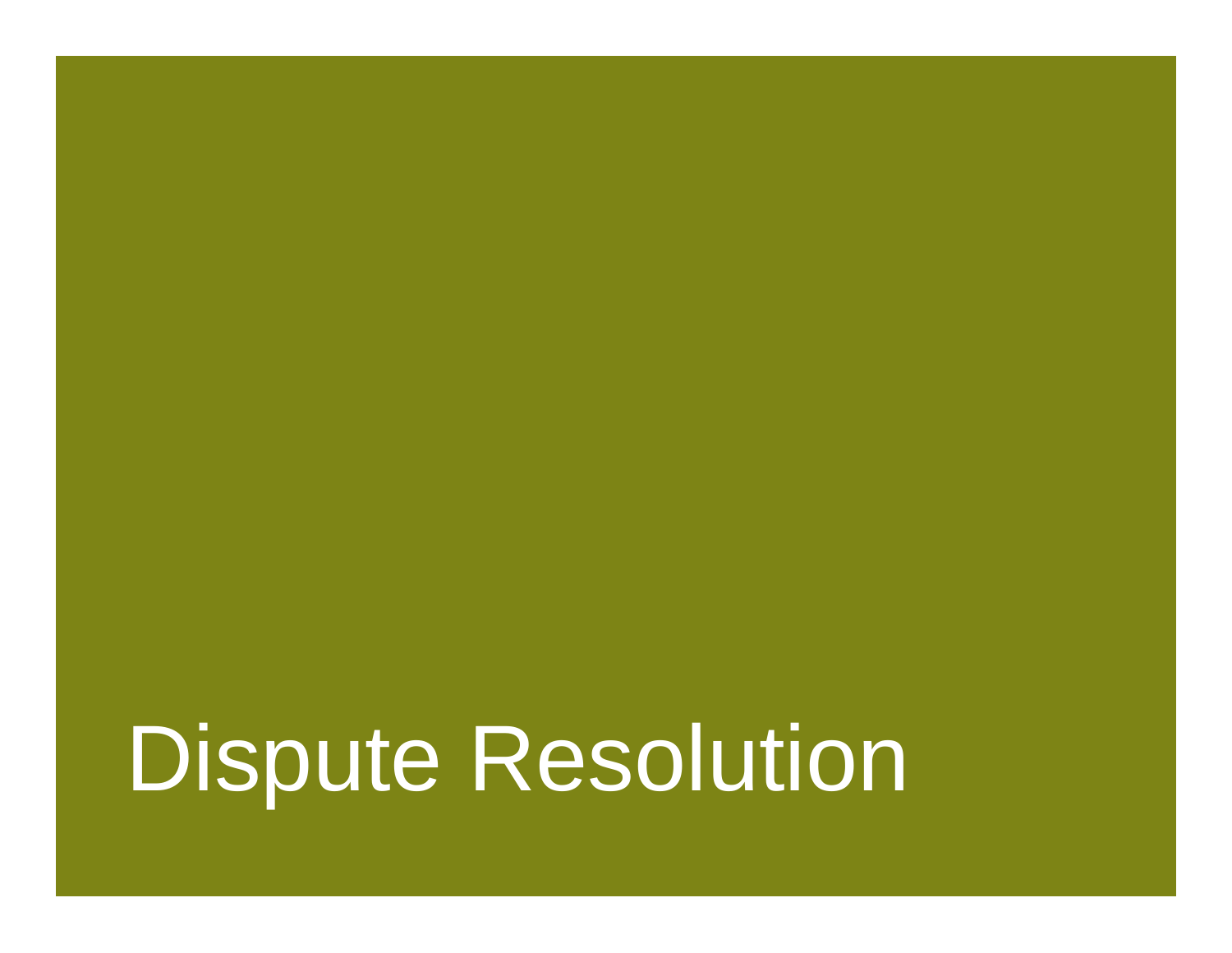### Governing Law

- It is more common for ERPAs to be governed by the law of the buyer's jurisdiction
	- Typically driven by buyer's jurisdiction
- Although we do see ERPAs governed by the Host Country law
- Most important to choose governing law seller is comfortable with:
	- in Africa, could be English law or French law
	- many jurisdictions in Africa will be familiar given the inheritance of English common law or French civil law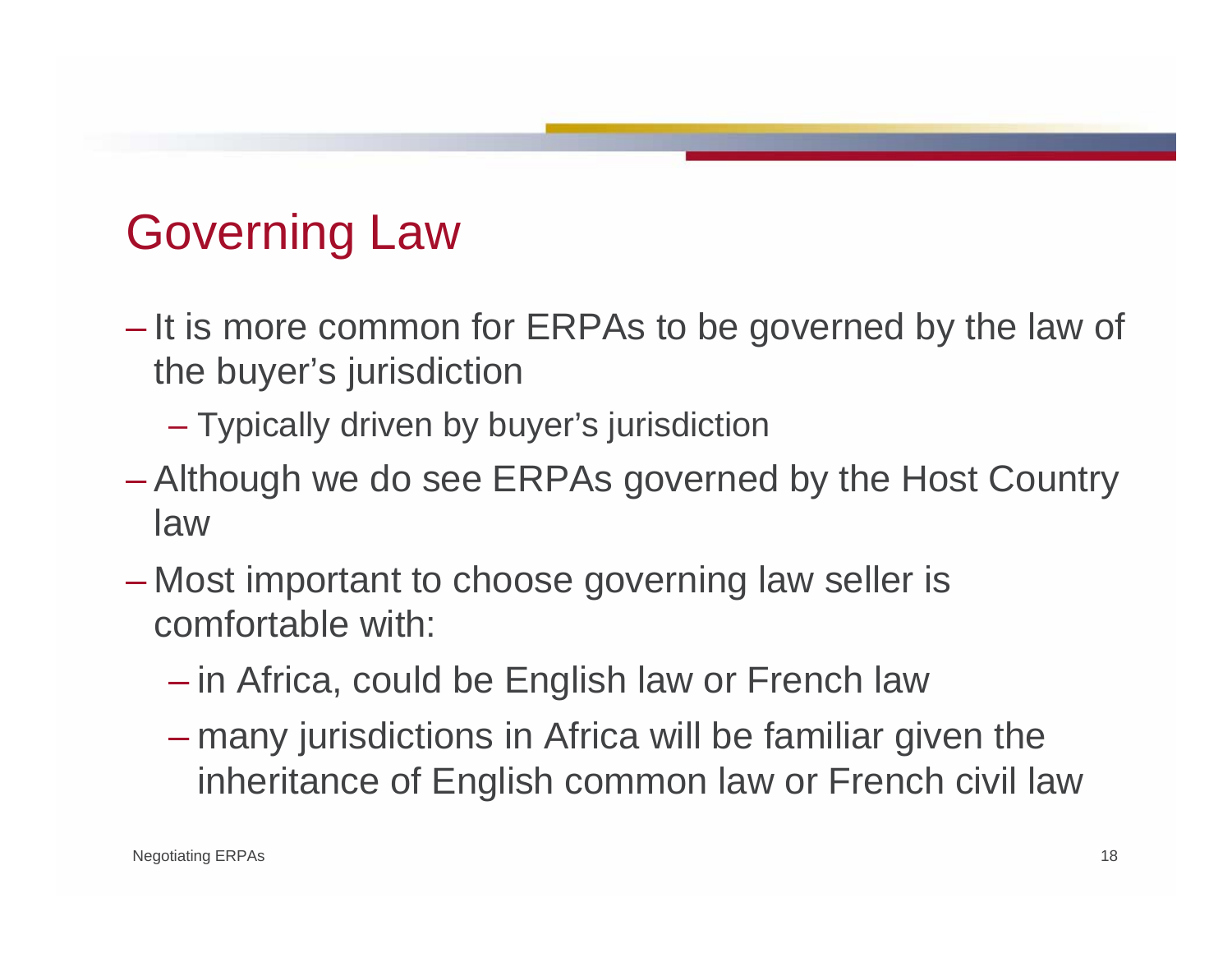#### Dispute Resolution

- ERPA disputes generally resolved through negotiation and arbitration.
- Quicker, simpler and cheaper than litigation.
- ERPA arbitration provisions need to specify:
	- rules governing arbitration e.g. ICC Rules, LCIA Rules, UNCITRAL Rules;
	- location of arbitration (should be a neutral location);
	- language of the arbitration (often English, but should be reasonable for both parties);
	- number of arbitrators (typically one or three arbitrators); and
	- means by which the arbitrator(s) are appointed.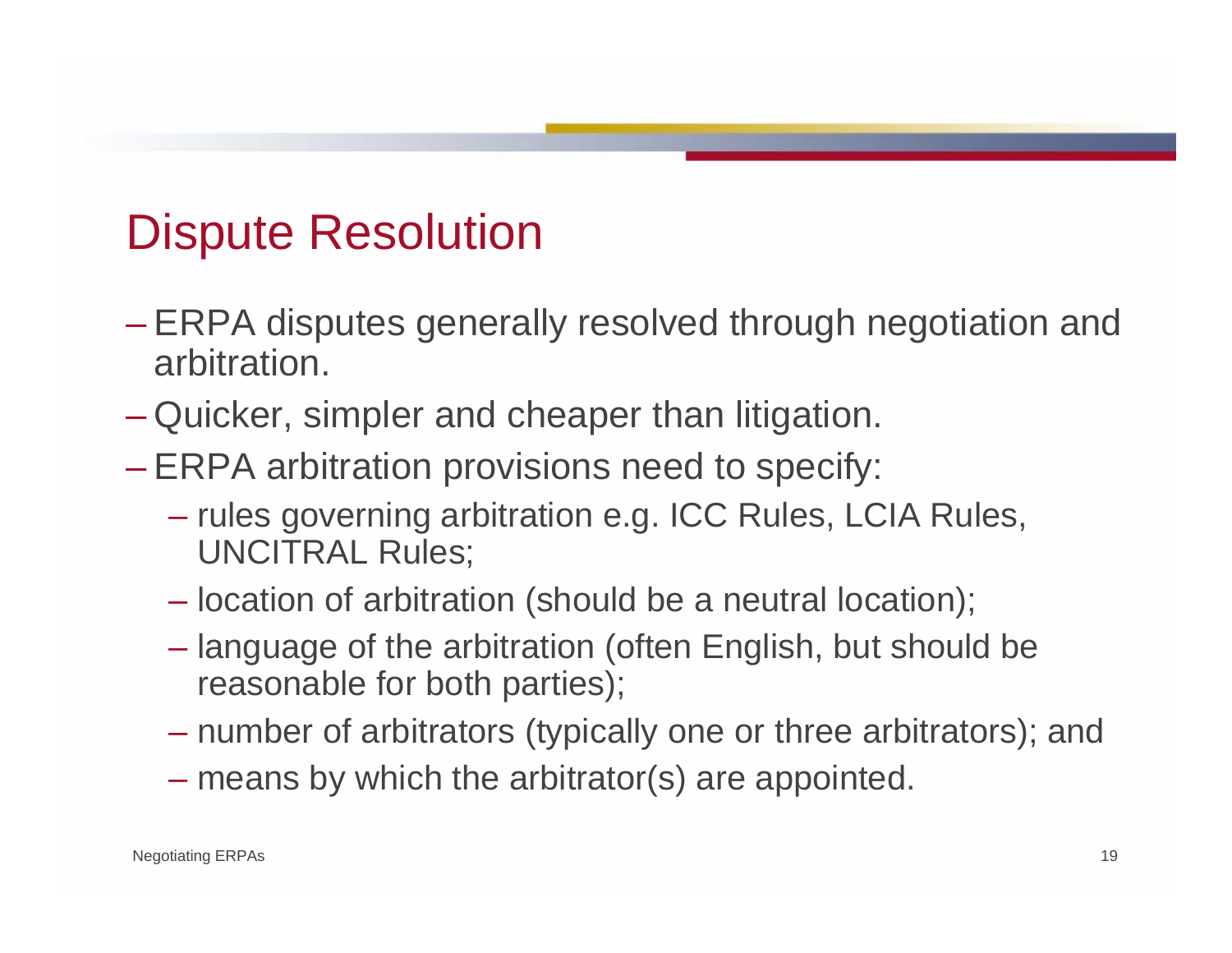## Group Exercise – Role Play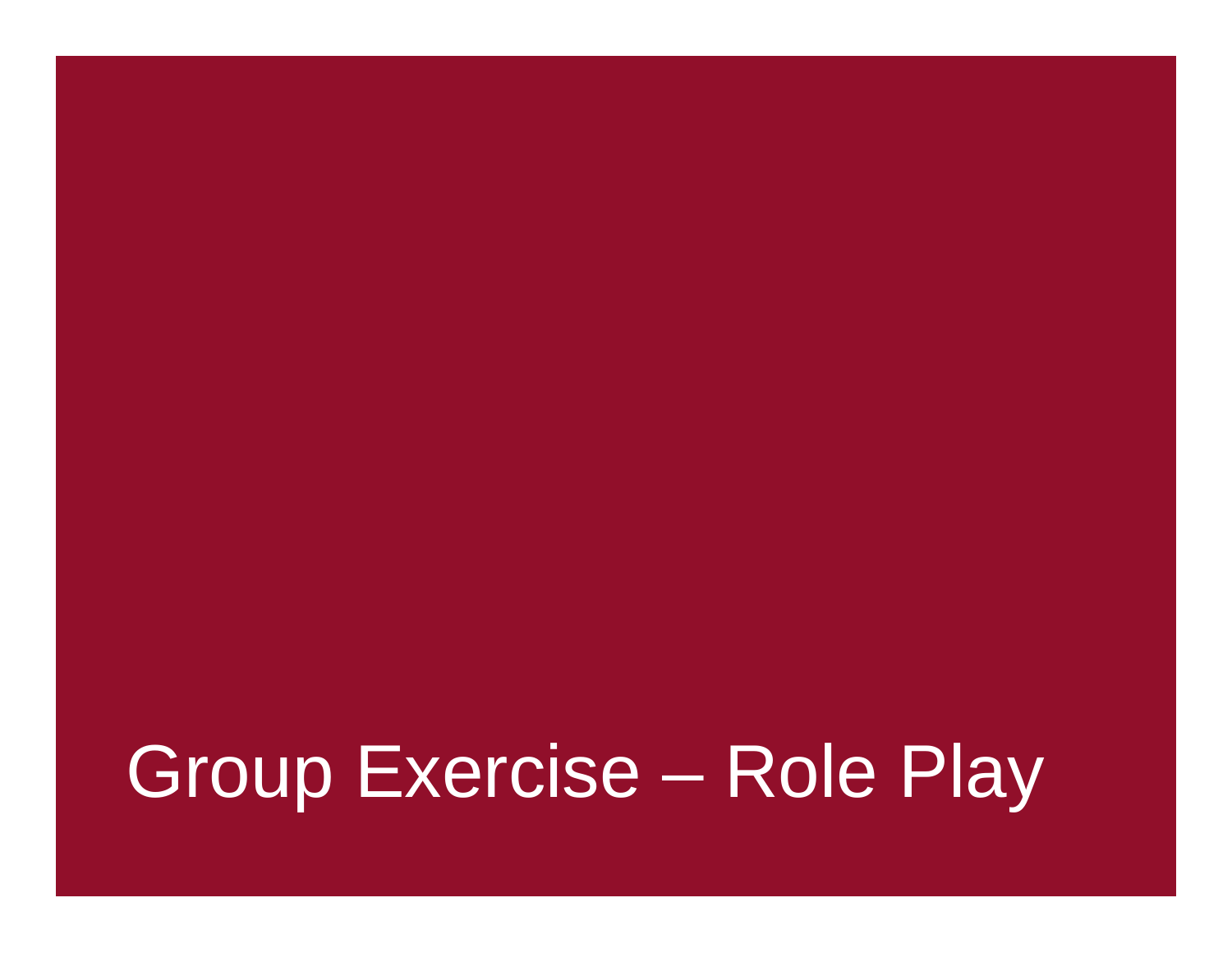### Negotiating a Buyer's ERPA Term Sheet

- 1) In groups of 4, assume the role of seller/project developer and review the **ERPA term sheet that you have received from a buyer** (handout) in respect of your CDM project
- 2) Discuss in your group the **risks and issues** raised by each of the terms as put forward by the buyer
- 3) Agree in your group on **counter-proposals** that you would put back to the buyer in the negotiation that better protect and reflect the seller's interests
- Appoint a **rapporteur to report back** to the wider audience